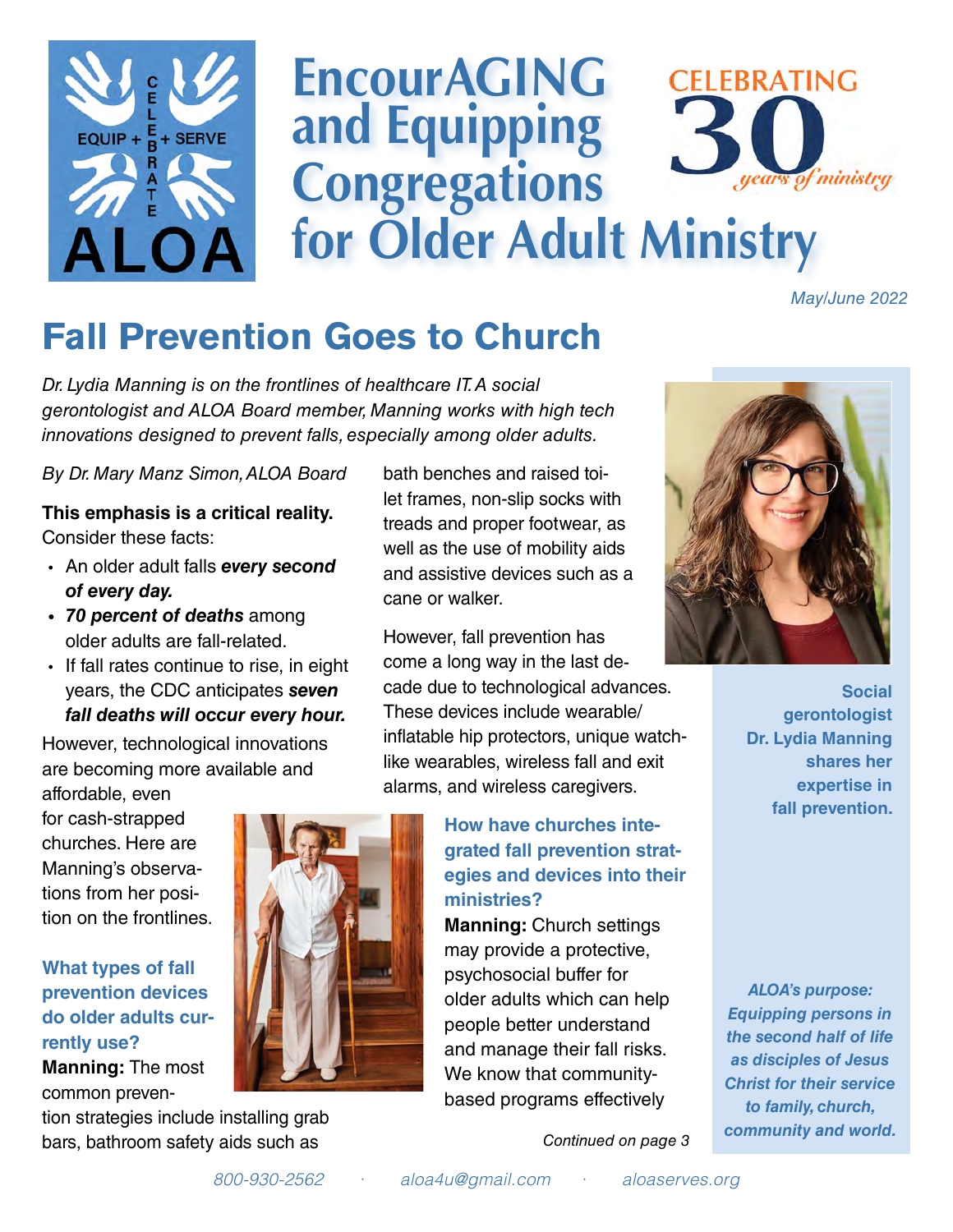# **Executive Director From our**



*Hans Springer*

## **DONOR ADVISED FUNDS**

I want to thank all ALOA's supporters and share a few reminders. One of the more frequent ways of giving had been from a donor advised fund that you may have. You can make

a wonderful impact if you have such a DAF or other type of charitable giving account. At ALOA, we greatly appreciate gifts (grants or distributions) from these accounts.

You can also choose to have any remaining DAF funds distributed after your lifetime by naming ALOA as a beneficiary of all or a part of the remaining funds.

There are other ways to support ALOA as well. You can help advance the work of this ministry through your:

- Bequest in your will
- Monthly gifts
- Gift of a percentage of your estate or a specific asset
- Life insurance or retirement plan naming Adult Lutherans Organized for Action as a beneficiary

I encourage you to contact ALOA at *[aloa4u@gmail.com](mailto:aloa4u%40gmail.com?subject=)* for more information or any questions you may have.

May the Lord grant you every blessing through this spring and coming summer days.





ALOA is a Recognized Service Organization (RSO) of the LCMS and an affiliated Social Ministry Organization of the ELCA.

# **Update on Congregational Centers for Resilience & Aging**

Now that we are finally able to meet in person with groups and at regional and national conferences, we have finally had opportunities to introduce the ALOA Congregational Centers for Vital and Resilient Aging Project. These include Best Practices Conference in Phoenix and a number of judicatory meetings.

Progress on the project was seriously impacted by the COVID 19 pandemic, but we have been hard at work gathering resources for ALOA's Toolkit for Older Adult Ministry. We've developed four main components: Spiritual, Social, Education and Intergenerational, and have discovered and incorporated a significant number of resources in each area. Creation of the Toolkit as an electronic resource gives ALOA the ability to easily add new resources to the various component sections as they are discovered. This should make it a relevant resource for congregations to utilize on an ongoing basis, enabling them to provide more intentional older adult ministry.

With restrictions on gatherings being lifted in many areas, we are now able to begin in-depth conversations with congregations about conducting in person consultations. This will be a major focus of our work going forward. We are thankful for the continued support of the ELCA Lutheran Services for the Elderly Endowment for providing a grant in support for this project.

# **Support ALOA**

Your donation helps ALOA provide more support & resources for older adult ministry. Use the enclosed envelope or go to the blue *[Donate](https://aloaserves.org/donate/) Now* button on our website.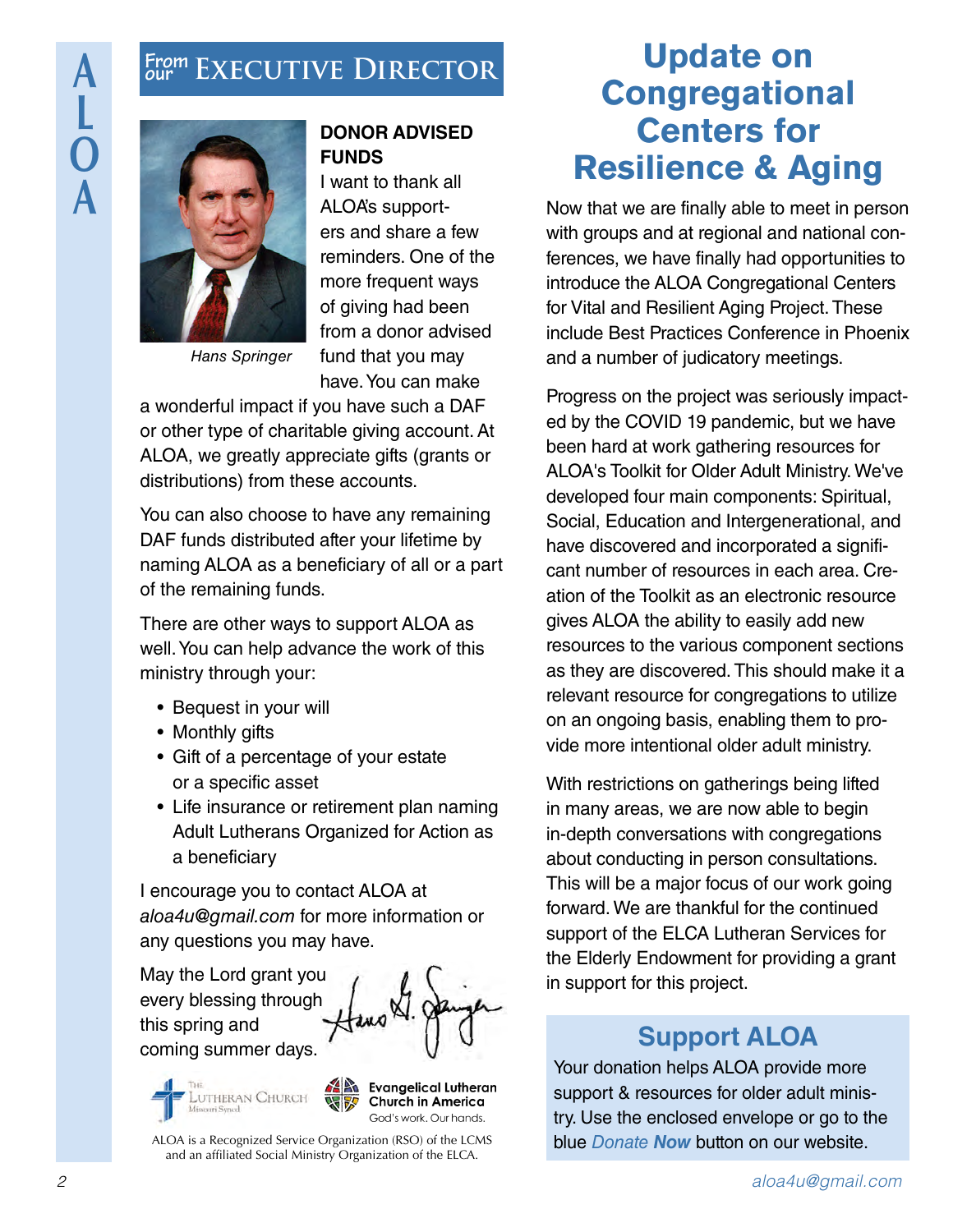# **cover story: Fall Prevention**

#### *Fall Prevention.... from page 1*

decrease fall risks in older adults. We also know that faith-based programs can improve health behaviors, so it is plausible that faith-based initiatives can help reduce fall risks for older adults.

A congregation can help people manage fear of falling and fall risk with a program

that looks similar to other social service or health informed initiatives. If nothing else, churches can work to make sure that their physical spaces are fall safe with proper and safe lighting and flooring and are up to ADA code.

## **At the congregational level, who generally leads fall prevention initiatives?**

**Manning:** This type of health and wellnessbased programming is usually headed up by the parish nurse.

## **What prevents congregations from being more proactive in fall prevention efforts among older adults?**

**Manning:** The level of interest reflects the congregation and whether people are asking for this type of information and programming. For example, a member at Grace Lutheran, River Forest, IL is a physical therapist who specializes in falls. She leads workshops on the importance of balance in preventing falls.

### **How can congregational leaders alert others to fall prevention?**

**Manning:** Bring awareness to the issue by including free information from the CDC's STEADI program in newsletters and in church email communications. *[www.cdc.gov/steadi/index.html](http://www.cdc.gov/steadi/index.html)*

#### **What fall prevention resources are currently available to churches?**

**Manning:** Insurance companies that provide coverage to churches have fall prevention information (*[www.churchmutual.com/17522/](https://www.churchmutual.com/17522/Slip,-Trip-and-Fall-Prevention) [Slip,-Trip-and-Fall-Prevention](https://www.churchmutual.com/17522/Slip,-Trip-and-Fall-Prevention)*) as do other organizations dealing with church leadership (*[churchexecutive.com/archives/clear-your-](https://churchexecutive.com/archives/clear-your-path-to-a-safe-church)*

*[path-to-a-safe-church](https://churchexecutive.com/archives/clear-your-path-to-a-safe-church)*).

**How can congregations stay up-to-date on the latest advances in healthcare IT, and specifically fall prevention among older adults? Manning:** Follow the conversations of National Council on Aging

(*[www.](https://www.ncoa.org/older-adults/health/prevention/falls-prevention) [ncoa.](https://www.ncoa.org/older-adults/health/prevention/falls-prevention) [org/](https://www.ncoa.org/older-adults/health/prevention/falls-prevention) [older](https://www.ncoa.org/older-adults/health/prevention/falls-prevention)[adults/](https://www.ncoa.org/older-adults/health/prevention/falls-prevention) [health/](https://www.ncoa.org/older-adults/health/prevention/falls-prevention)*

*[prevention/falls-prevention](https://www.ncoa.org/older-adults/health/prevention/falls-prevention)*) and CDC on fall risk and aging (*[www.cdc.gov/falls/](https://www.cdc.gov/falls/)*).

To learn more about Age Tech, digital tech that's built around the needs and wants of older adults, follow Keren Etkin's blog at *[www.thegerontechnologist.com](https://www.thegerontechnologist.com)*

# **More on Fall Prevention**

Note: This interview follows up a webinar Manning presented for ALOA in August 2021. You can view a recording of the webinar and download resources at:

*[aloaserves.org/archive-fall-prevention](https://aloaserves.org/archive-fall-prevention)*



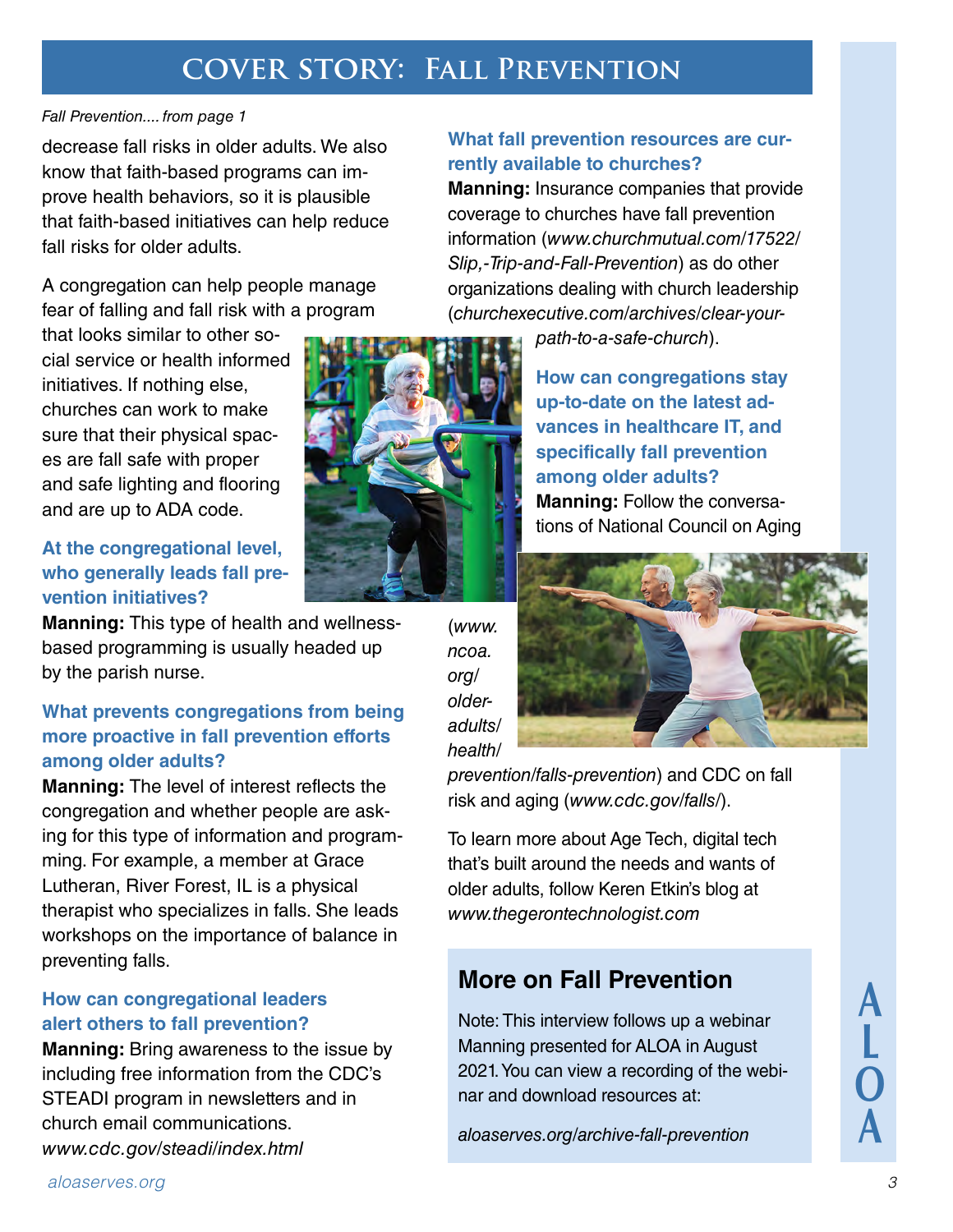# **CONTINUITY CULTURE**

## <span id="page-3-0"></span>*By Dr. Mary Manz Simon, ALOA Board*

Has your congregation's older adult ministry embraced a "continuity culture"?

A traditional succession plan staggers terms of office for key positions. This allows leaders to be trained and mentored in advance of planned transitions.

However, after living through a pandemic, congregations have been rudely reminded that advance planning can protect against unexpected disruptions. Any church might face a crisis situation, whether it's the most recent virus variant, a hurricane or power failure.



Adopting a "continuity" culture is critical in older adult ministry. As older adults living through a pandemic, we have personally experienced the reality that uncertainty

increases anxiety. When we aren't certain of what's happening, we crave stability. Planning ahead allows ministry to continue in the event of unexpected change, regardless of the cause.

A continuity culture begins at the top with professional church staff. A measured level of preparedness filters into all aspects of ministry, so that even volunteers are aware of basic channels of communication. When

facing an unexpected situation, everyone becomes a key player.

How will your older adult ministry maintain the current degree of energy and vitality

**Ministry that continues to function during times of unpredictability reflects God's promise that, "I will never leave you nor forsake you."** 

when the unexpected happens next time? Take these four steps:

**1. Plan and prepare.** Does your congrega-

tion host a senior day care in the fellowship center on weekdays? Provide drivers for Meals on



Wheels each Wednesday? Identify critical roles and services. Your older adult ministry goals answer the "Why?" question. Now ask "Who?" "What?" "Where?" and "How?"

- **2. Share your communication plan.**  Clarify reporting relationships. For example, who tells attendees there is no heat at church and therefore no senior Bible class? Identify specific roles and responsibilities.
- **3. Address all formats.** Technology can simplify or complicate communication. A crisis tends to accelerate the pace of notifications. Facts and misinformation can easily get tangled. Are decisions shared via email? Posted on the church website? Sent through text messages? Shared through the telephone tree?
- **4. Revisit your plan.** The older adult population is fluid. Keep information current. Continuity plan updates are commonly made every six months.

During the past two years, we have been reminded re-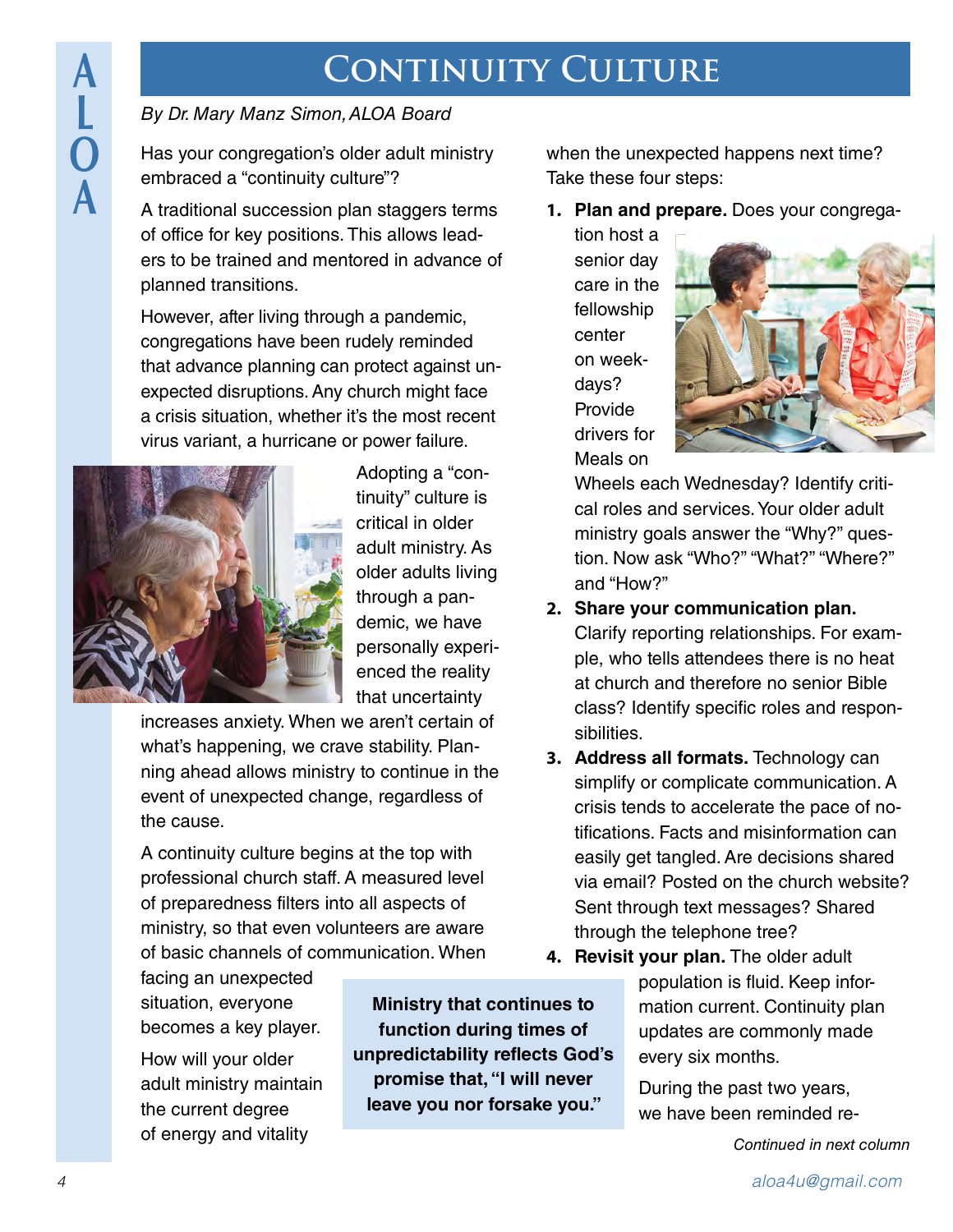#### *Continuity Culture.... from previous page*

peatedly that everyday life can be stressful. Older adults confront so many unknowns during the normal aging process, that every attempt should be made to minimize the stressors that accompany periods of unpredictability or crisis. Ministry that continues to function during times of unpredictability reflects God's promise that, "I will never leave you nor forsake you." Older adults need to be wrapped in this comforting message.

Embracing a "continuity culture" is an investment that demonstrates an empathetic approach to being served and serving, hallmarks of an effective older adult ministry.

# **Make Moments Count**

Every minute someone leaves this world behind. We are all in "the line" without knowing it. We never know how many people are before us.

We can not move to the back of the line. We can not step out of the line. We can not avoid the line. So while we wait in line -

Make moments count. Make priorities. Make the time. Make your gifts known. Make a nobody feel like a somebody. Make your voice heard. Make the small things big. Make someone smile. Make the change. Make love. Make up. Make peace. Make sure to tell your people they are loved. Make sure to have no regrets. Make sure you are ready.

*Attributed to Marianne Baum*



# **ALOA Webinars**

Our webinars share insights of older adult ministry leaders and experts on aging, with opportunities for questions. Past topics have included aging, wellness an care resources, along with congregational topics. You can check out our library of more than 25 previous topics, along with their associated resources at *[aloaserves.org/webinars](https://aloaserves.org/webinars/#1)*

All ALOA webinars are offered free of charge and last about an hour.

### **What's Up Next? Engaging Older Adults in Ministry Thursday, June 23, 2022 – Noon ET**

A panel of ministry leaders share their expertise on engaging older adults in ministry and explore the potential that older adults bring to the congregation as life long learners. There is energy and encouragement as we continue to stretch our learning capacity through the simple and some more challenging experiences. Sue Lennartson, Director of Adult Ministry at St. Andrew's Lutheran Church in Mahtomedi, MN will lead the discussion. She'll be joined by Pastor Roland Martinson, professor emeritus at Luther Seminary and author of Elder Rising; Pastor Chris Olson Binga, Senior Pastor of First Lutheran Church in urban St Paul, MN; and Pastor Kelly Chatman, a national teacher for the church in multicultural leadership, community engagement and congregational revitalization.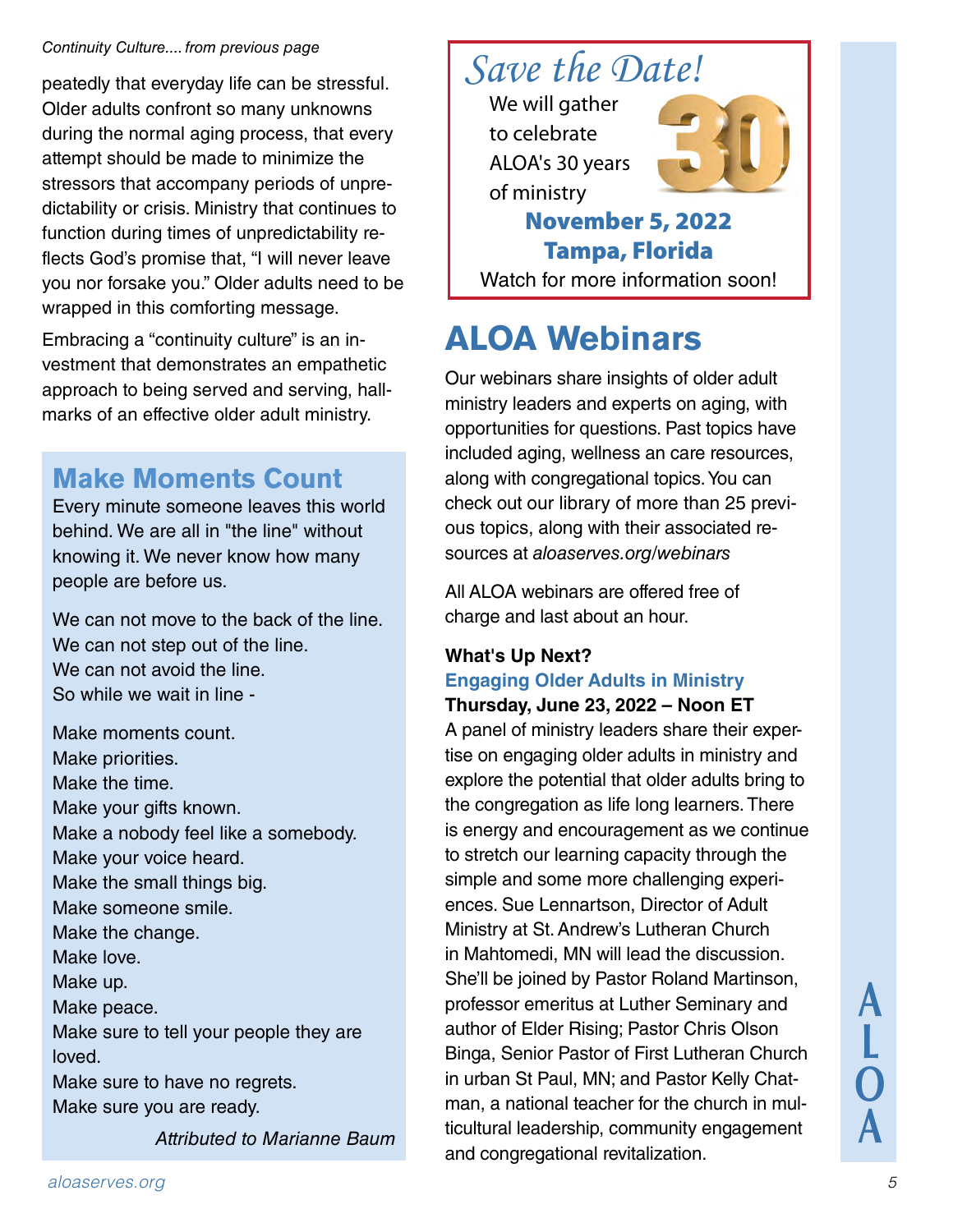# **Fall Lutherhostel**

# **Ironwood Springs Lutherhostel October 3-7, 2022 Stewartville, Minnesota**

**Join us for a week of learning, worship, outdoor activities and fellowship at Ironwood Springs Christian Ranch near Stewartville, Minnesota.** 

Each day will include topics of local interest and optional outdoor activities. Try the zip line or the corn-



Rev. David Buegler will lead our spiritual study, sharing **The Rest of the Story** about bible stories we think we know. He is a retired pastor who motivates through entertaining and inspirational bible study. Pastor Frank and Deaconess Jan Janzow will once again lead devotions and music, exploring *The Lost Parables of Luke.* The Janzows served Ascension Lutheran in Waukesha, Wis. for 37 years.





hole tournament, hiking and more. Lodging is in comfortable hotel-style rooms in the camp's Miracle Lodge.

> **Cost:** \$600 per person/dbl occupancy includes program, lodging and meals. Bring your camper: \$550 per person. Commuters: \$375 per person (no lodging or breakfast). For information or to register: *[aloaserves.org/events/](https://aloaserves.org/events/ironwood-springs-lutherhostel/) [ironwood-springs-lutherhostel/](https://aloaserves.org/events/ironwood-springs-lutherhostel/)*



# **Support ALOA thru Thrivent**

You can provide financial support to ALOA in several ways thru Thrivent.

- 1. Direct Choice<sup>@</sup> Dollars If you are eligible for Choice Dollars<sup>®</sup> direct them to ALOA. It's easy:
	- Go to *[thrivent.com/thriventchoice/](http://www.thrivent.com/thriventchoice/)*
	- Or, call 1-800-847-4836
- 2. Anyone Can Make a Personal Donation Use a credit card or direct it from your bank account. Either way, make a donation to ALOA thru Thrivent and Thrivent will pay all fees.

## **Do you shop on Amazon? Each purchase can benefit ALOA if you shop through**

Go to *[smile.amazon.com](https://smile.amazon.com/ch/36-3792551)* and use your Amazon log-in. Then designate Adult Lutherans Organized for Action as your charity. Amazon will donate .5% of each purchase you make to ALOA....at no cost to you!



**Want to receive inspiration and keep up on ALOA news?**  Send us your email address or sign up at *[aloaserves.org](mailto:https://aloaserves.org/contact/?subject=)*.

**A**

**L**

**O**

**A**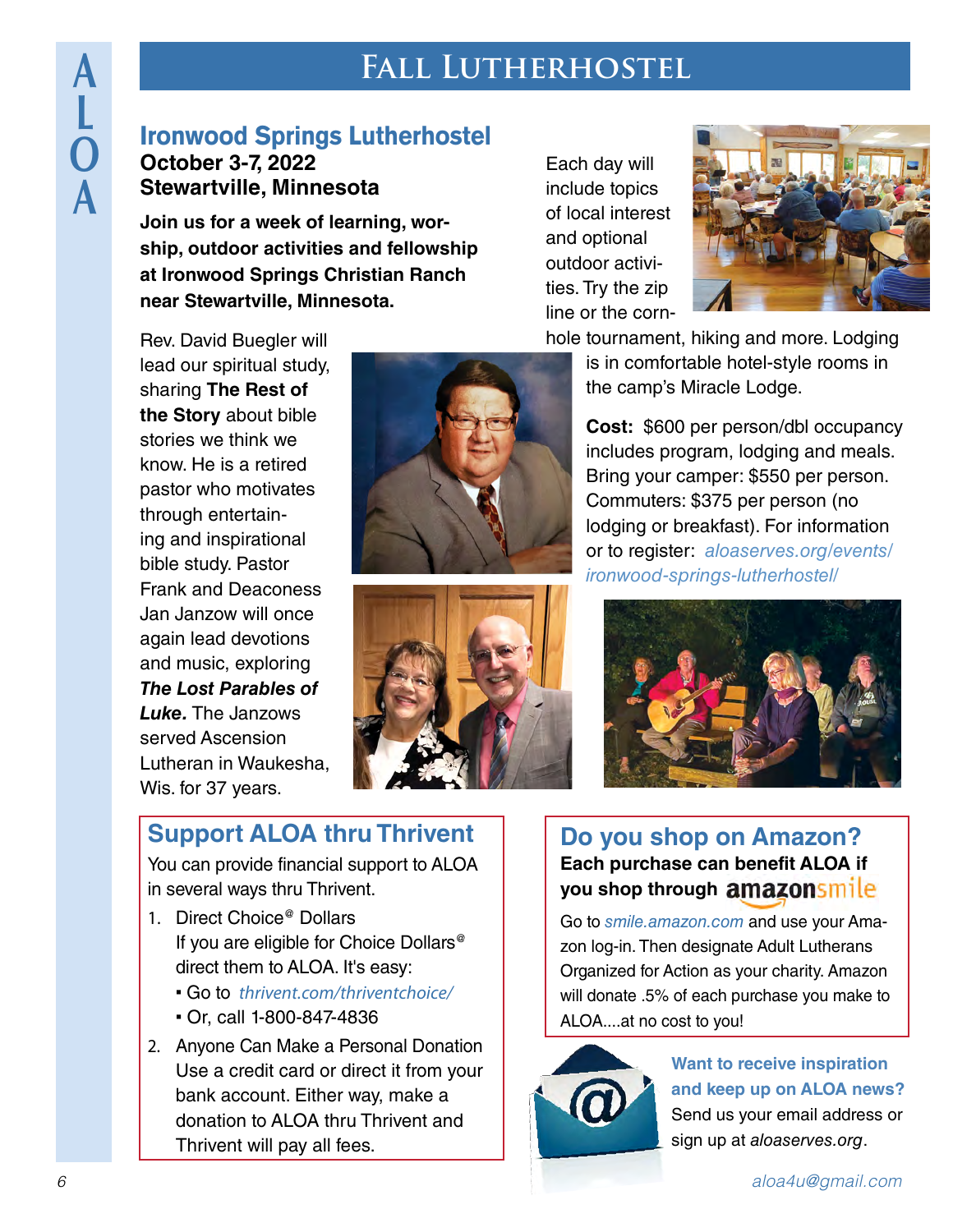# **Travel with ALOA**

# **Experience Italy & the Oberammergau Passion Play September 20 - 30, 2022**



## **Join us for an 11-day tour of Italy that's followed by a chance to experience the renowned Oberammergau Passion Play.**

We'll take in Christian Rome, Vatican City, the tomb of Paul and the Sistine Chapel. Then travel to Assisi, Florence, Padua and Venice to marvel at cathedrals and the masterworks of Michelangelo & Giotto. Finally, it's off to Bavaria for the remarkable Oberammergau Passion Play.

**Cost:** \$4,872 per person/double occupancy from Tampa. Includes airfare, lodging, two meals daily, transfers and tours, along with tickets to experience the 2022 Passion Play.

Find information, a video of the Passion Play and registration links under the Events tab on our website or go to *[aloaserves.org/](https://aloaserves.org/events/oberammergau-passion-play-2022/) [events/oberammergau-passion-play-2022/.](https://aloaserves.org/events/oberammergau-passion-play-2022/)*

**Questions?** Contact George Algozzina at *[george@aloaserves.org](mailto:george%40aloaserves.org?subject=)* or call us at 800-930-2562.

## **Our faithful supporters makes everything we do possible!**

We are grateful for every one of our donors, and would like to note the following who made donations from March thru May 15, 2022

#### **20+ Year Supporters**

Harold & Margaret **Bernthal** Peter & Faith Dunne Olinda Fink William Fluck Herbert & Joyce Grieves Jr. Doris Hanson Robert & Mildred **Herder** 

Roy Maack Donald & Marilyn **Sandmann** Donald & Ruth **Schedler** Lynn C. Smith Imogene Treichel John & Marian **Wuertz** 

### **10+ Year Supporters**

Earl Alton Myrna Andersen Jean Archer Ken & Karen Black Ernie & Kathy **Freudenburg** Darrel Gilbertson William & Myrthis **Griffith** Richard & Marianne Hafer Paul & Carole Inkrott Ron & Carol Jochimsen

Michael & Carolyn Konnert Loren & Arlene Kramer Richard & Carolyn Meyer Sidney Mibus Jeanine Roth Jon & Judy **Schumacher** Dorothy Stinchcomb David & Diane **Turner** 

### **1-9 Year Supporters**

Bonnie & Lanny Andrus Andrew Carlsson Joyce Carroll Catherine Hurff Jim & Pam Ingersoll Frank & Jan Janzow Warren & Christine Jennison Joseph & Cindy Kemp Peter & Pamela Lundholm David & Susan **Maack** Lydia Manning

**A L O A**